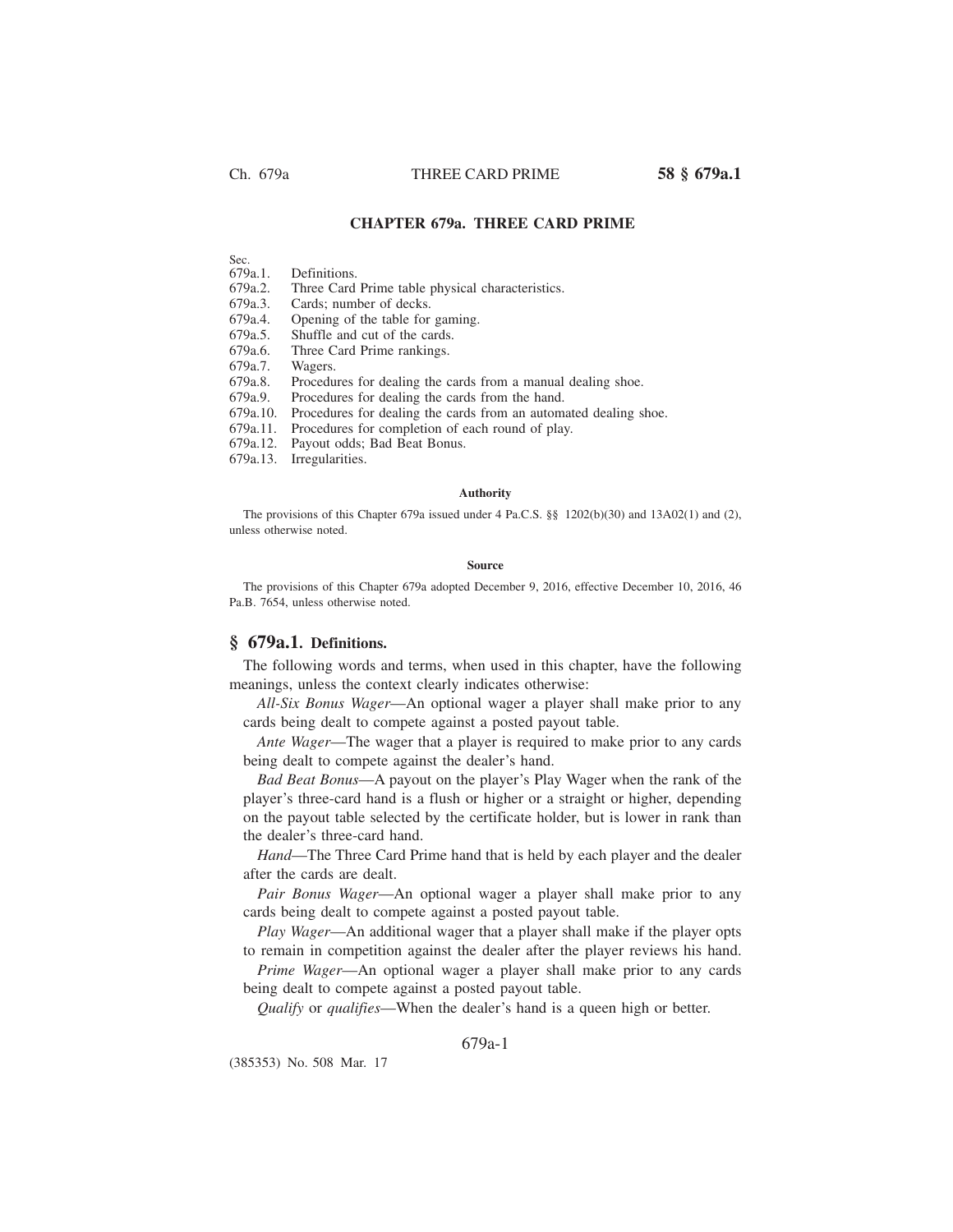## **§ 679a.2. Three Card Prime table physical characteristics.**

(a) Three Card Prime shall be played at a table having betting positions for no more than six players on one side of the table and a place for the dealer on the opposite side of the table.

(b) The layout for a Three Card Prime table shall be submitted to the Bureau of Gaming Operations in accordance with  $\S$  601a.10(a) (relating to approval of table game layouts, signage and equipment) and contain, at a minimum:

(1) The name or logo of the certificate holder.

(2) Two separate betting areas designated for the placement of Ante and Play Wagers for each player.

(3) If the certificate holder offers the optional Prime Wager authorized under § 679a.7(d)(2) (relating to wagers), the Pair Bonus Wager authorized under § 679a.7(d)(3) or the All-Six Bonus Wager authorized under § 679a.7(d)(4), a separate area designated for the placement of each of the wagers for each player.

(4) Inscriptions that advise patrons of the payout odds for all permissible wagers offered by the certificate holder and the phrase ''Dealer Qualifies with a Queen or Ante Pushes and Play Wins'' and ''Player wins ties.'' If payout odds are not inscribed on the layout, a sign indicating the payout odds for all permissible wagers shall be posted at each Three Card Prime table.

(5) If the certificate holder establishes a payout limit per player, per round of play, as authorized under § 679a.12(h) (relating to payout odds; Bad Beat Bonus), inscriptions that advise patrons of the payout limit. If the payout limit is not inscribed on the layout, a sign identifying the payout limit shall be posted at each Three Card Prime table.

(c) Each Three Card Prime table must have a drop box and a tip box attached on the same side of the table as, but on opposite sides of, the dealer, as approved by the Bureau of Casino Compliance in accordance with § 601a.10(g). The Bureau of Casino Compliance may approve an alternative location for the tip box when a card shuffling device or other table game equipment prevents the placement of the drop box and tip box on the same side of the gaming table as, but on opposite sides of, the dealer.

(d) Each Three Card Prime table must have a discard rack securely attached to the top of the dealer's side of the table.

# **§ 679a.3. Cards; number of decks.**

(a) Except as provided in subsection (b), Three Card Prime shall be played with one deck of cards that are identical in appearance and one cover card.

(b) If an automated card shuffling device is utilized, Three Card Prime may be played with two decks of cards in accordance with the following requirements:

679a-2

(385354) No. 508 Mar. 17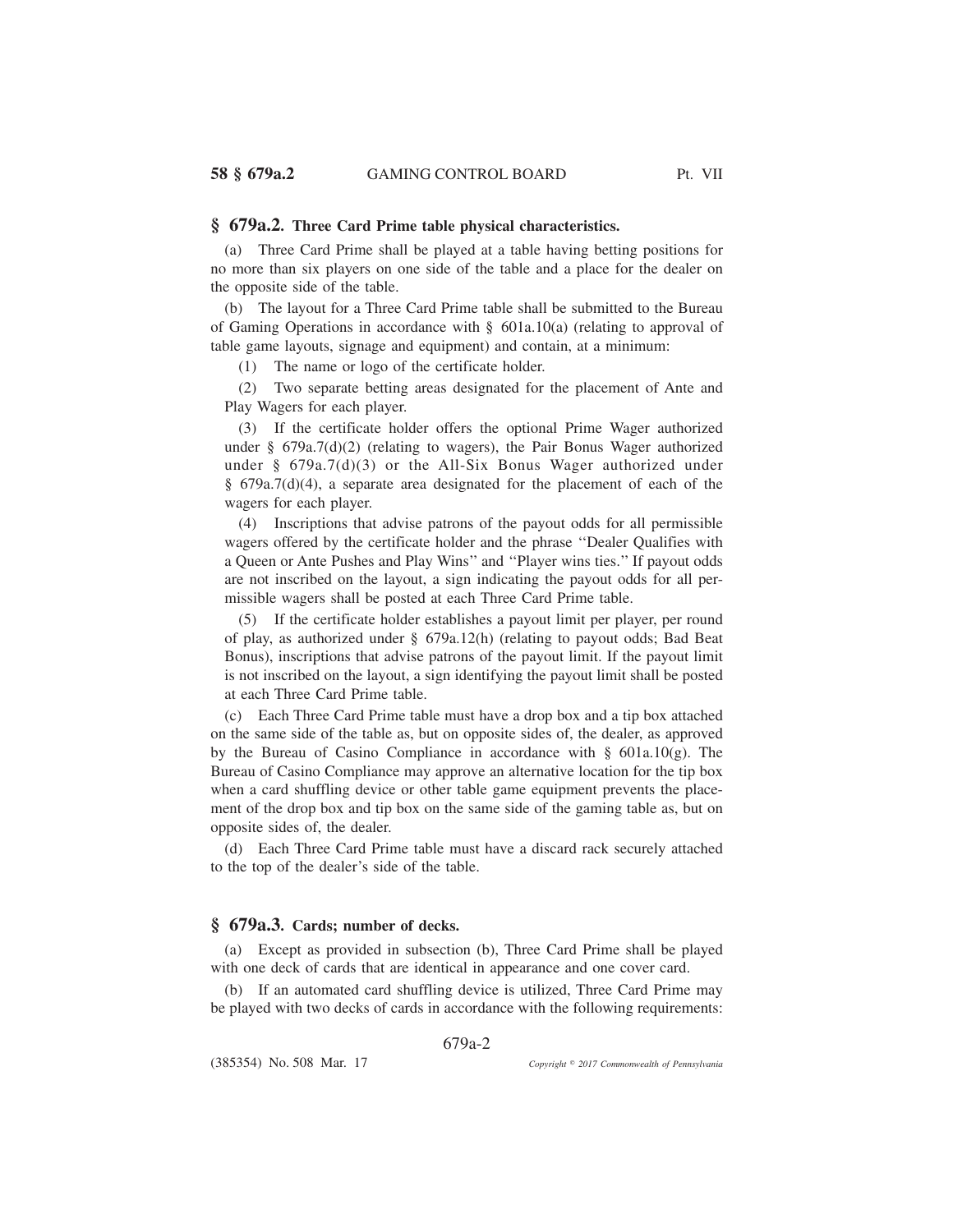(1) The cards in each deck must be of the same design. The backs of the cards in one deck must be of a different color than the cards included in the other deck.

(2) One deck of cards shall be shuffled and stored in the automated card shuffling device while the other deck is being used to play the game.

(3) Both decks are continuously alternated in and out of play, with each deck being used for every other round of play.

(4) The cards from only one deck are placed in the discard rack at any given time.

(c) The decks of cards used in Three Card Prime shall be changed at least every:

(1) Four hours if the cards are dealt by hand.

(2) Eight hours if the cards are dealt from a manual or automated dealing shoe.

# **§ 679a.4. Opening of the table for gaming.**

(a) After receiving one or more decks of cards at the table, the dealer shall inspect the cards for any defects. The floorperson assigned to the table shall verify the inspection.

(b) After the cards are inspected, the cards shall be spread out face up on the table for visual inspection by the first player to arrive at the table. The cards shall be spread in horizontal fan shaped columns by deck according to suit and in sequence.

(c) After the first player arriving at the table has been afforded an opportunity to visually inspect the cards, the cards shall be turned face down on the table, mixed thoroughly by a washing of the cards and stacked. Once the cards have been stacked, the cards shall be shuffled in accordance with § 679a.5 (relating to shuffle and cut of the cards).

(d) If an automated card shuffling device is utilized and two decks of cards are received at the table, each deck of cards shall be spread for inspection, mixed, stacked and shuffled in accordance with subsections (a)—(c).

(e) If the decks of cards received at the table are preinspected and preshuffled in accordance with  $\S$  603a.16(u) or (v) (relating to cards; receipt, storage, inspection and removal from use), subsections (a)—(d) do not apply.

### **Cross References**

This section cited in 58 Pa. Code § 679a.5 (relating to shuffle and cut of the cards).

# **§ 679a.5. Shuffle and cut of the cards.**

(a) Immediately prior to commencement of play, unless the cards were preshuffled in accordance with § 603a.16(u) or (v) (relating to cards; receipt, storage, inspection and removal from use), after each round of play has been completed or when directed by a floorperson or above, the dealer shall shuffle the

679a-3

(385355) No. 508 Mar. 17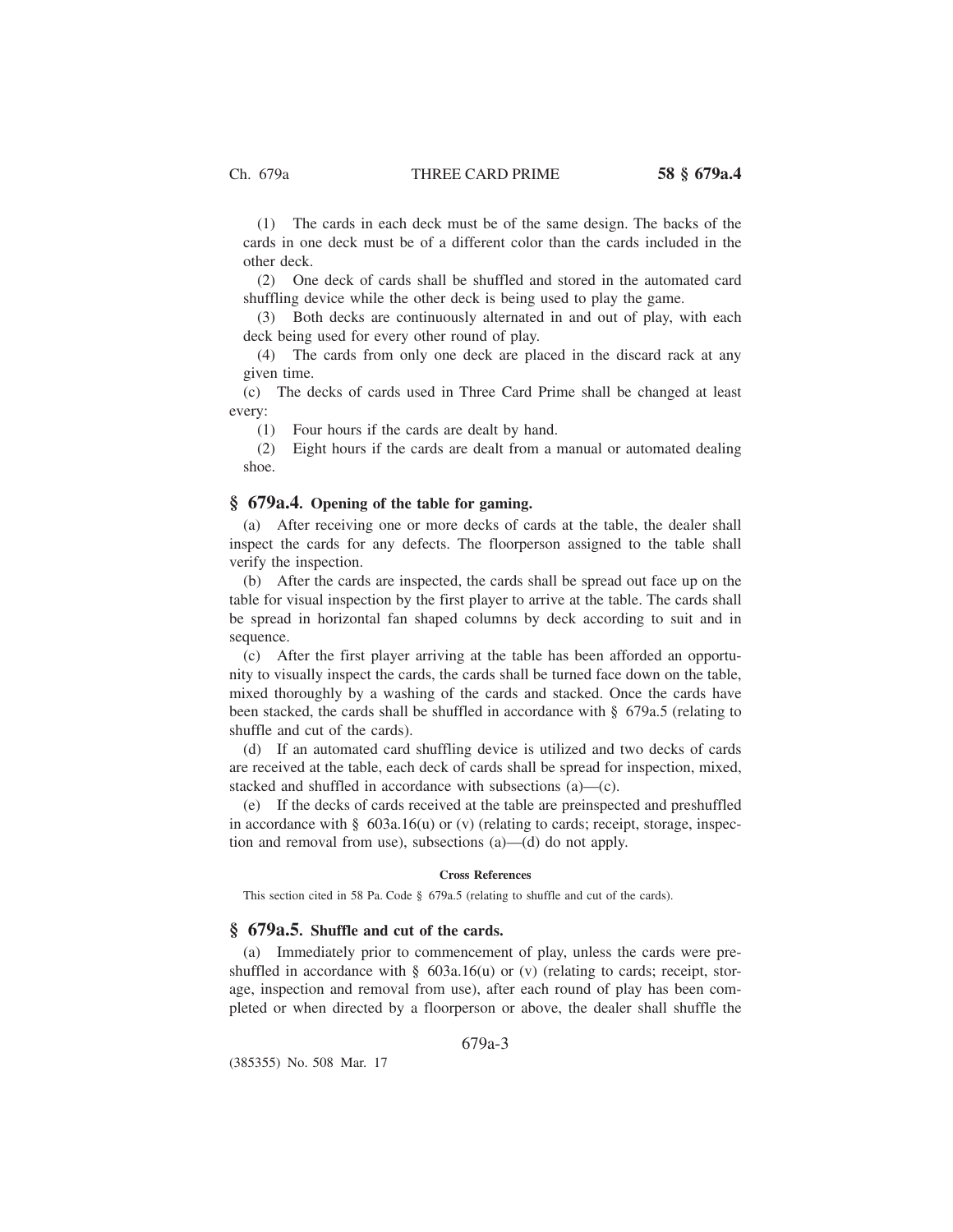cards, either manually or by use of an automated card shuffling device, so that the cards are randomly intermixed. Upon completion of the shuffle, the dealer or automated shuffling device shall place the deck of cards in a single stack. The certificate holder may use an automated card shuffling device which, upon completion of the shuffling of the cards, inserts the stack of cards directly into a dealing shoe.

(b) If an automated card shuffling device is being used, which counts the number of cards in the deck after the completion of each shuffle and indicates whether 52 cards are present, and the device reveals that an incorrect number of cards are present, the deck shall be removed from the table.

(c) After the cards have been shuffled and stacked, the dealer shall:

(1) If the cards were shuffled using an automated card shuffling device, deal the cards in accordance with § 679a.8, § 679a.9 or § 679a.10 (relating to procedures for dealing the cards from a manual dealing shoe; procedures for dealing the cards from the hand; and procedures for dealing the cards from an automated dealing shoe).

(2) If the cards were shuffled manually or were preshuffled, cut the cards in accordance with subsection (d).

(d) If a cut of the cards is required, the dealer shall place the cover card in the stack at least ten cards in from the top of the stack. Once the cover card has been inserted, the dealer shall take all cards above the cover card and the cover card and place them on the bottom of the stack. The stack of cards shall then be inserted into the dealing shoe for commencement of play.

(e) After the cards have been cut and before any cards have been dealt, a floorperson or above may require the cards to be recut if the floorperson determines that the cut was performed improperly or in any way that might affect the integrity or fairness of the game.

(f) If there is no gaming activity at a Three Card Prime table which is open for gaming, the cards shall be removed from the dealing shoe and discard rack and spread out on the table face down unless a player requests that the cards be spread face up on the table. After the first player arriving at the table is afforded an opportunity to visually inspect the cards, the procedures in  $\S$  679a.4(c) (relating to opening of the table for gaming) and this section shall be completed.

(g) A certificate holder may utilize a dealing shoe or other device that automatically reshuffles and counts the cards provided that the device is submitted to the Bureau of Gaming Laboratory Operations and approved in accordance with § 461a.4 (relating to submission for testing and approval) prior to its use in the licensed facility. If a certificate holder is utilizing the approved device, subsections (d)—(f) do not apply.

679a-4

(385356) No. 508 Mar. 17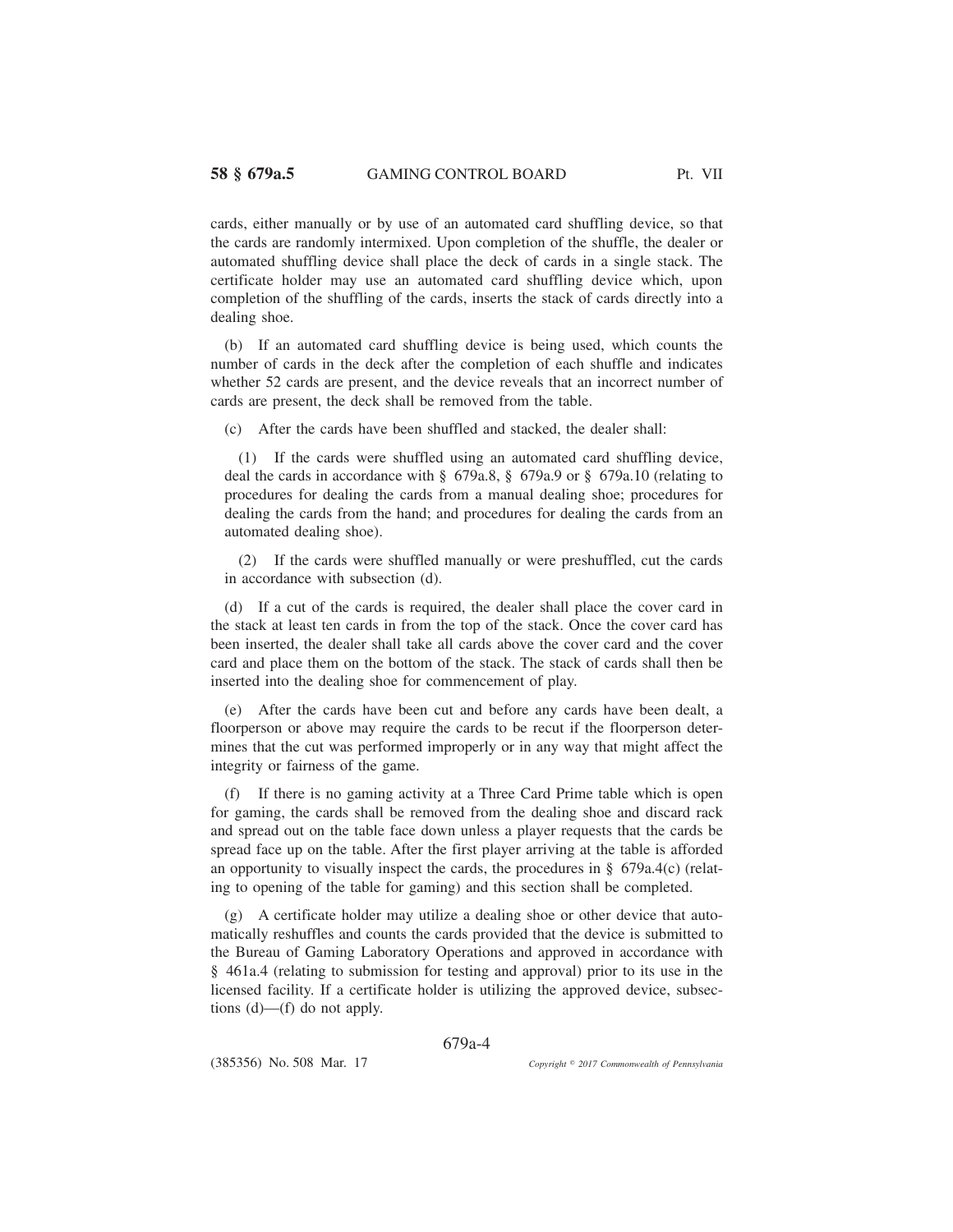### **Cross References**

This section cited in 58 Pa. Code § 679a.4 (relating to opening of the table for gaming); 58 Pa. Code § 679a.8 (relating to procedures for dealing the cards from a manual dealing shoe); 58 Pa. Code § 679a.9 (relating to procedures for dealing the cards from the hand); and 58 Pa. Code § 679a.10 (relating to procedures for dealing the cards from an automated dealing shoe).

## **§ 679a.6. Three Card Prime rankings.**

(a) The rank of the cards used in Three Card Prime, in order of highest to lowest rank, shall be: ace, king, queen, jack, 10, 9, 8, 7, 6, 5, 4, 3 and 2. Notwithstanding the foregoing, an ace may be used to complete a straight flush or a straight with a 2 and 3 but may not be combined with any other sequence of cards (for example, king, ace and 2). All suits shall be equal in rank.

(b) The permissible Poker hands in the game of Three Card Prime, in order of highest to lowest rank, shall be:

(1) A mini-royal, which is a hand consisting of an ace, king and queen of the same suit.

(2) A straight flush, which is a hand consisting of three cards of the same suit in consecutive ranking, other than a mini-royal, with a king, queen and jack being the highest ranking straight flush and an ace, 2 and 3 being the lowest ranking straight flush.

(3) A three-of-a-kind, which is a hand consisting of three cards of the same rank with three aces being the highest ranking three-of-a-kind and three 2s being the lowest ranking three-of-a-kind.

(4) A straight, which is a hand consisting of three cards of more than one suit and of consecutive rank, with an ace, king and queen being the highest ranking straight and an ace, 2 and 3 being the lowest ranking straight.

(5) A flush, which is a hand consisting of three cards of the same suit, regardless of rank.

(6) A pair, which is a hand consisting of two cards of the same rank, with two aces being the highest ranking pair and two 2s being the lowest ranking pair.

(c) When comparing two Poker hands that are of identical rank under subsection (b), or that contain none of the hands in subsection (b), the hand that contains the highest ranking card under subsection (a), which is not contained in the other hand, shall be considered the higher ranking hand. If the hands are of equal rank after the application of this section, the hands shall be considered a tie.

(d) If a certificate holder offers the All-Six Bonus Wager, the rank of the hands shall be:

(1) A six-card royal flush, which is a hand consisting of an ace, king, queen, jack, 10 and 9 of the same suit.

(2) A royal flush, which is a hand consisting of an ace, king, queen, jack and 10 of the same suit.

# 679a-5

(385357) No. 508 Mar. 17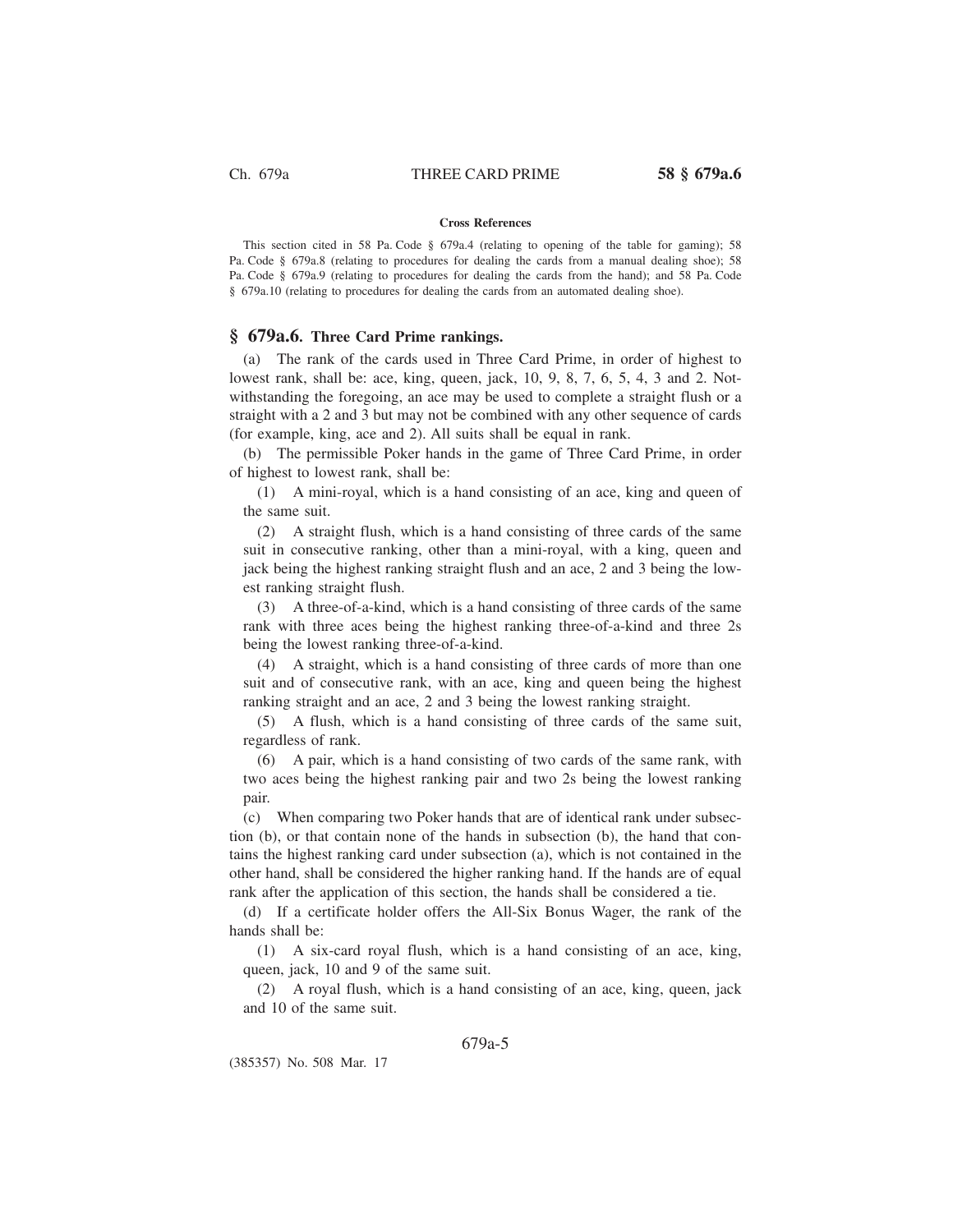(3) A straight flush, which is a hand consisting of five cards of the same suit, other than a royal flush, in consecutive ranking.

(4) A four-of-a-kind, which is a hand consisting of four cards of the same rank, regardless of suit.

(5) A full house, which is a hand consisting of three-of-a-kind and a pair.

(6) A flush, which is a hand consisting of five cards of the same suit.

(7) A straight, which is a hand consisting of five cards of consecutive rank, regardless of suit.

(8) A three-of-a-kind, which is a hand consisting of three cards of the same rank, regardless of suit.

### **Cross References**

This section cited in 58 Pa. Code § 679a.7 (relating to wagers); and 58 Pa. Code § 679a.11 (relating to procedures for completion of each round of play).

# **§ 679a.7. Wagers.**

(a) Wagers at Three Card Prime shall be made by placing value chips, plaques or other Board-approved table game wagering instruments on the appropriate areas of the table layout. Verbal wagers accompanied by cash may not be accepted.

(b) Only players who are seated at a Three Card Prime table may wager at the game. Once a player has placed a wager and received cards, that player shall remain seated until the completion of the round of play. If a player leaves the table during a round of play, any wagers made by the player may be considered abandoned and may be treated as losing wagers.

(c) All wagers, except the Play Wager, shall be placed prior to the dealer announcing ''no more bets'' in accordance with the dealing procedures in § 679a.8, § 679a.9 or § 679a.10 (relating to procedures for dealing the cards from a manual dealing shoe; procedures for dealing the cards from the hand; and procedures for dealing the cards from an automated dealing shoe). Except as provided in § 679a.11(b) (relating to procedures for completion of each round of play), a wager may not be made, increased or withdrawn after the dealer has announced ''no more bets.''

(d) The following wagers may be placed in the game of Three Card Prime:

(1) A player may compete solely against the dealer's Three Card Prime hand by placing an Ante Wager then a Play Wager, in an amount equal to the player's Ante Wager, in accordance with § 679a.11(b).

(2) If specified in its Rules Submission under § 601a.2 (relating to table games Rules Submissions), a certificate holder may offer to each player at a Three Card Prime table the option to make an additional Prime Wager which shall win if all three of player's cards are of the same color.

(3) If specified in its Rules Submission under § 601a.2, a certificate holder may offer to each player at a Three Card Prime table the option to make an

679a-6

(385358) No. 508 Mar. 17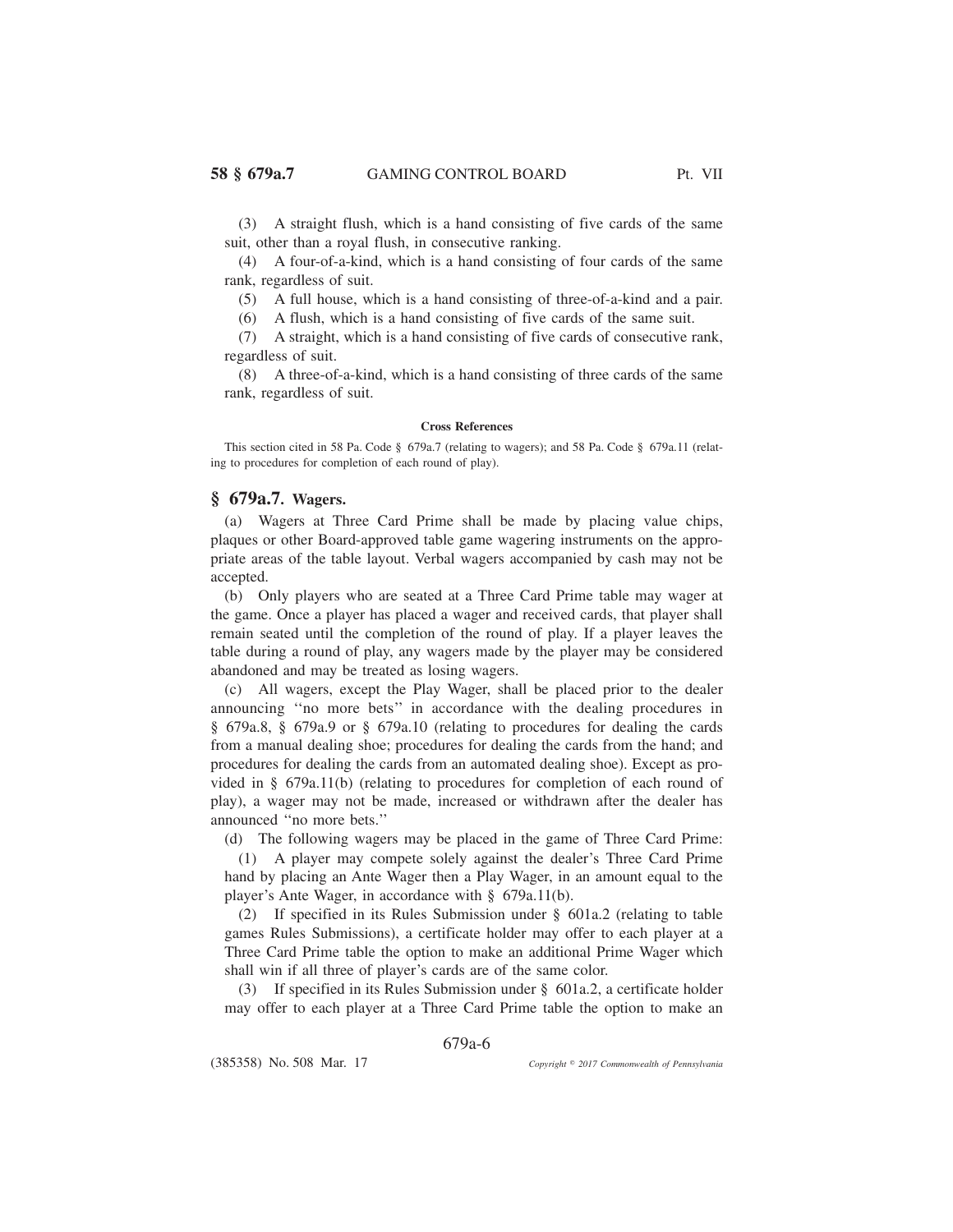additional Pair Bonus Wager, which shall win if the player's hand contains a pair or better as provided in § 679a.6(b) (relating to Three Card Prime rankings).

(4) If specified in its Rules Submission under § 601a.2, a certificate holder may offer to each player at a Three Card Prime table the option to make an additional All-Six Bonus Wager, which shall win if the player's three cards and the dealer's three cards form a three-of-a-kind or better as provided in  $§ 679a.6(d).$ 

(e) A certificate holder shall specify in its Rules Submission under § 601a.2 the number of adjacent boxes on which a player may place a wager in one round of play.

### **Cross References**

This section cited in 58 Pa. Code § 679a.2 (relating to Three Card Prime table physical characteristics); 58 Pa. Code § 679a.8 (relating to procedures for dealing the cards from a manual dealing shoe); 58 Pa. Code § 679a.9 (relating to procedures for dealing the cards from the hand); and 58 Pa. Code § 679a.10 (relating to procedures for dealing the cards from an automated dealing shoe).

## **§ 679a.8. Procedures for dealing the cards from a manual dealing shoe.**

(a) If a manual dealing shoe is used, the dealing shoe must be located on the table in a location approved by the Bureau of Casino Compliance in accordance with § 601a.10(g) (relating to approval of table game layouts, signage and equipment). Once the procedures required under § 679a.5 (relating to shuffle and cut of the cards) have been completed, the stacked deck of cards shall be placed in the dealing shoe by the dealer or by an automated card shuffling device.

(b) Prior to dealing any cards, the dealer shall announce ''no more bets.'' To deal the cards, the dealer shall remove each card from the dealing shoe with the hand of the dealer that is closest to the dealing shoe and place it on the appropriate area of the layout with the opposite hand.

(c) Starting with the player farthest to the dealer's left and continuing around the table in a clockwise manner, the dealer shall deal one card at a time to each player who has placed an Ante Wager in accordance with § 679a.7(d)(1) (relating to wagers) and to the dealer until each player who placed a wager and the dealer have three cards. If a player has placed a Pair Bonus Wager, the dealer shall deal an additional card to the area of the layout for the player's fourth card. All cards shall be dealt face down.

(d) After three cards have been dealt to each player and the dealer, the dealer shall remove the stub from the manual dealing shoe and, except as provided in subsection (e), place the stub in the discard rack without exposing the cards.

(e) If an automated card shuffling device, which counts the number of cards in the deck after the completion of each shuffle and indicates whether 52 cards are present, is not being used, the dealer shall count the stub at least once every 5 rounds of play to determine if the correct number of cards are still present in

679a-7

(397407) No. 540 Nov. 19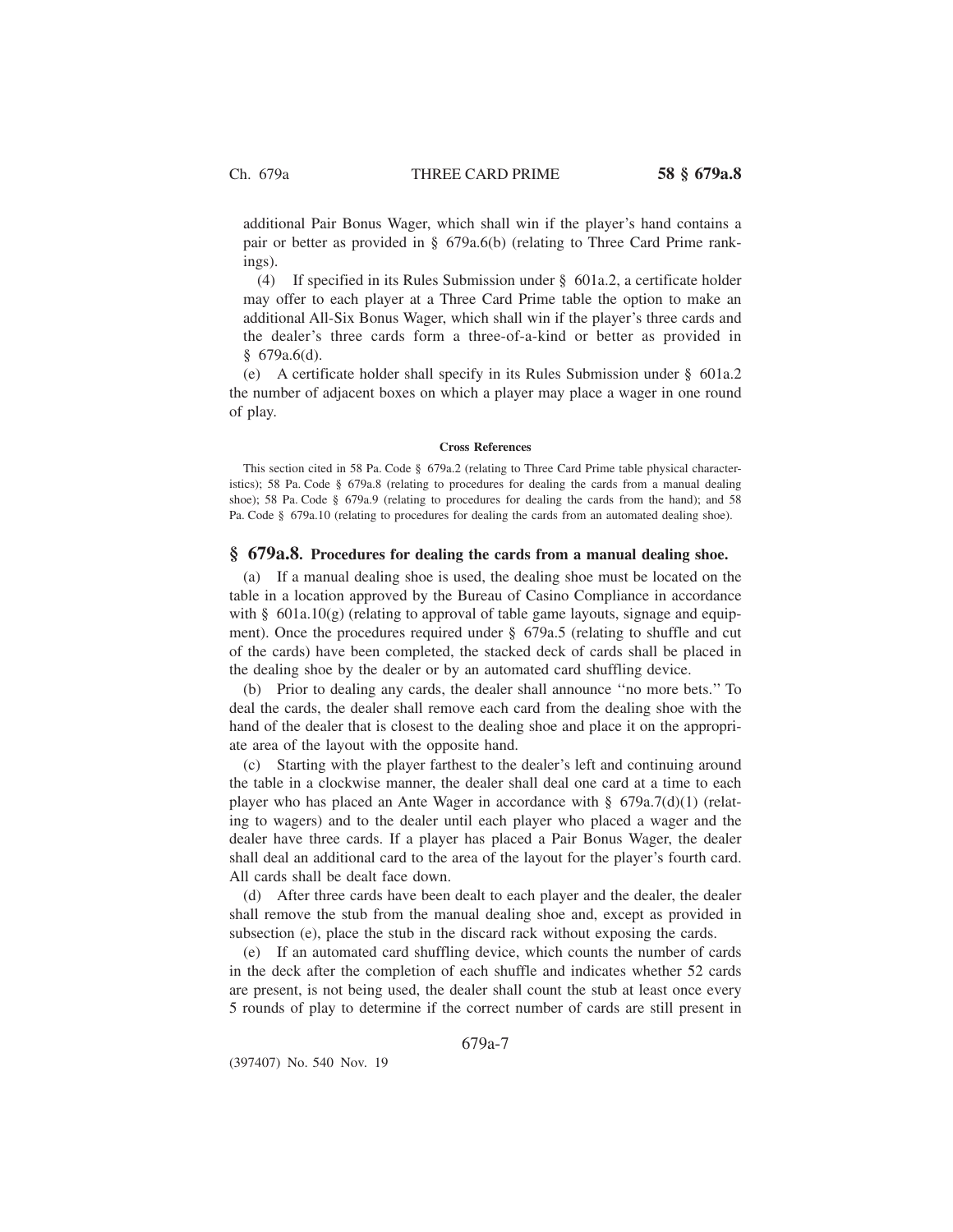the deck. The dealer shall determine the number of cards in the stub by counting the cards face down on the layout.

(f) If the count of the stub indicates that 52 cards are in the deck, the dealer shall place the stub in the discard rack without exposing the cards.

(g) If the count of the stub indicates that the number of cards in the deck is incorrect, the dealer shall determine if the cards were misdealt. If the cards were misdealt but 52 cards remain in the deck, all hands shall be void and all wagers shall be returned to the players. If the cards were not misdealt, all hands shall be void, all wagers shall be returned to the players and the entire deck of cards shall be removed from the table.

(h) If specified in its Rules Submission form required under § 601a.2 (relating to table games Rules Submissions), a certificate holder may deal one community card to be used by all players who placed a Pair Bonus Wager authorized under § 679a.7(d)(3) instead of dealing each player who placed a Pair Bonus Wager an additional card as provided in subsection (c). If the certificate holder elects to utilize one Pair Bonus community card, the community card shall be dealt after each player who placed an Ante Wager and the dealer have three cards. The community card shall be dealt to the area on the table layout designated for the placement of the Pair Bonus community card.

#### **Authority**

The provisions of this  $\S$  679a.8 amended under 4 Pa.C.S.  $\S$  1202(b)(30) and 13A02(1) and (2).

#### **Source**

The provisions of this § 679a.8 amended August 30, 2019, effective August 31, 2019, 49 Pa.B. 4956. Immediately preceding text appears at serial pages (385359) to (385360).

### **Cross References**

This section cited in 58 Pa. Code § 679a.5 (relating to shuffle and cut of the cards); 58 Pa. Code § 679a.7 (relating to wagers); and 58 Pa. Code § 679a.11 (relating to procedures for completion of each round of play).

## **§ 679a.9. Procedures for dealing the cards from the hand.**

(a) If the cards are dealt from the dealer's hand, the following requirements shall be observed:

(1) An automated shuffling device shall be used to shuffle the cards.

(2) After the procedures required under § 679a.5 (relating to shuffle and cut of the cards) have been completed, the dealer shall place the stacked deck of cards in either hand. After the dealer has chosen the hand in which to hold the cards, the dealer shall continue to use that hand whenever holding the cards during that round of play. The cards held by the dealer shall be kept over the table inventory container and in front of the dealer at all times.

(3) Prior to dealing any cards, the dealer shall announce ''no more bets.''

## 679a-8

(397408) No. 540 Nov. 19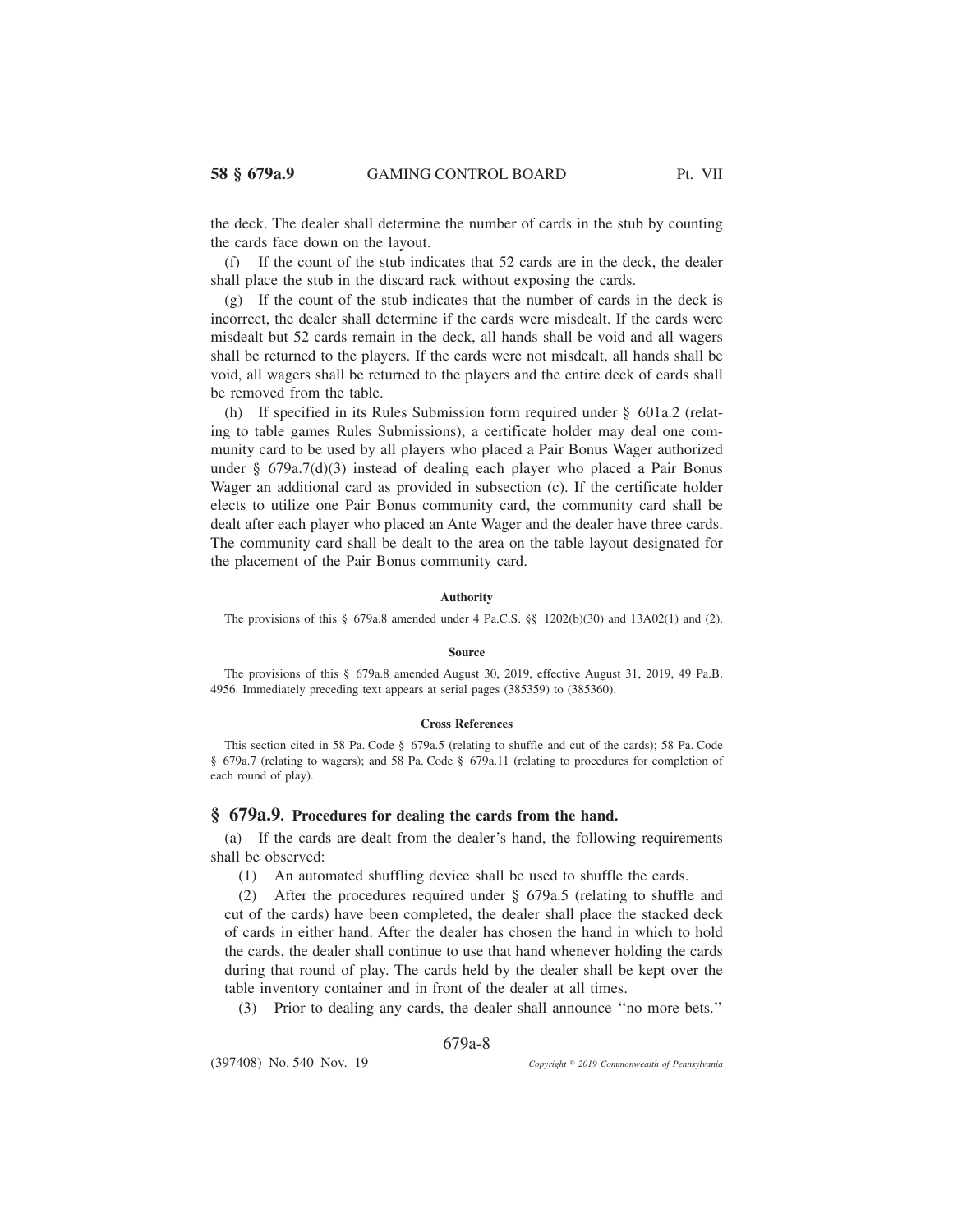(b) To deal the cards, the dealer shall hold the deck of cards in the chosen hand and use the other hand to remove the top card of the deck and place it face down on the appropriate area of the layout. The dealer shall, starting with the player farthest to the dealer's left and continuing around the table in a clockwise manner, deal one card at a time to each player who has placed an Ante Wager in accordance with  $\S$  679a.7(d)(1) (relating to wagers) and to the dealer until each player who placed a wager and the dealer have three cards. If a player has placed a Pair Bonus Wager, the dealer shall deal an additional card to the area of the layout for the player's fourth card. All cards shall be dealt face down.

(c) After three cards have been dealt to each player and the dealer, the dealer shall, except as provided in subsection (d), place the stub in the discard rack without exposing the cards.

(d) If an automated card shuffling device that counts the number of cards in the deck after the completion of each shuffle and indicates whether 52 cards are present is not being used, the dealer shall count the stub at least once every 5 rounds of play to determine if the correct number of cards are still present in the deck. The dealer shall determine the number of cards in the stub by counting the cards face down on the layout.

(e) If the count of the stub indicates that 52 cards are in the deck, the dealer shall place the stub in the discard rack without exposing the cards.

If the count of the stub indicates that the number of cards in the deck is incorrect, the dealer shall determine if the cards were misdealt. If the cards were misdealt but 52 cards remain in the deck, all hands shall be void and all wagers shall be returned to the players. If the cards were not misdealt, all hands shall be void, all wagers shall be returned to the players and the entire deck of cards shall be removed from the table.

(g) If specified in its Rules Submission form required under § 601a.2 (relating to table games Rules Submissions), a certificate holder may deal one community card to be used by all players who placed a Pair Bonus Wager authorized under § 679a.7(d)(3), instead of dealing each player who placed a Pair Bonus Wager an additional card as provided in subsection (b). If the certificate holder elects to utilize one Pair Bonus community card, the community card shall be dealt after each player who placed an Ante Wager and the dealer have three cards. The community card shall be dealt to the area on the table layout designated for the placement of the Pair Bonus community card.

### **Authority**

The provisions of this § 679a.9 amended under 4 Pa.C.S. §§ 1202(b)(30) and 13A02(1) and (2).

#### **Source**

The provisions of this § 679a.9 amended August 30, 2019, effective August 31, 2019, 49 Pa.B. 4956. Immediately preceding text appears at serial pages (385360) to (385361).

679a-9

(397409) No. 540 Nov. 19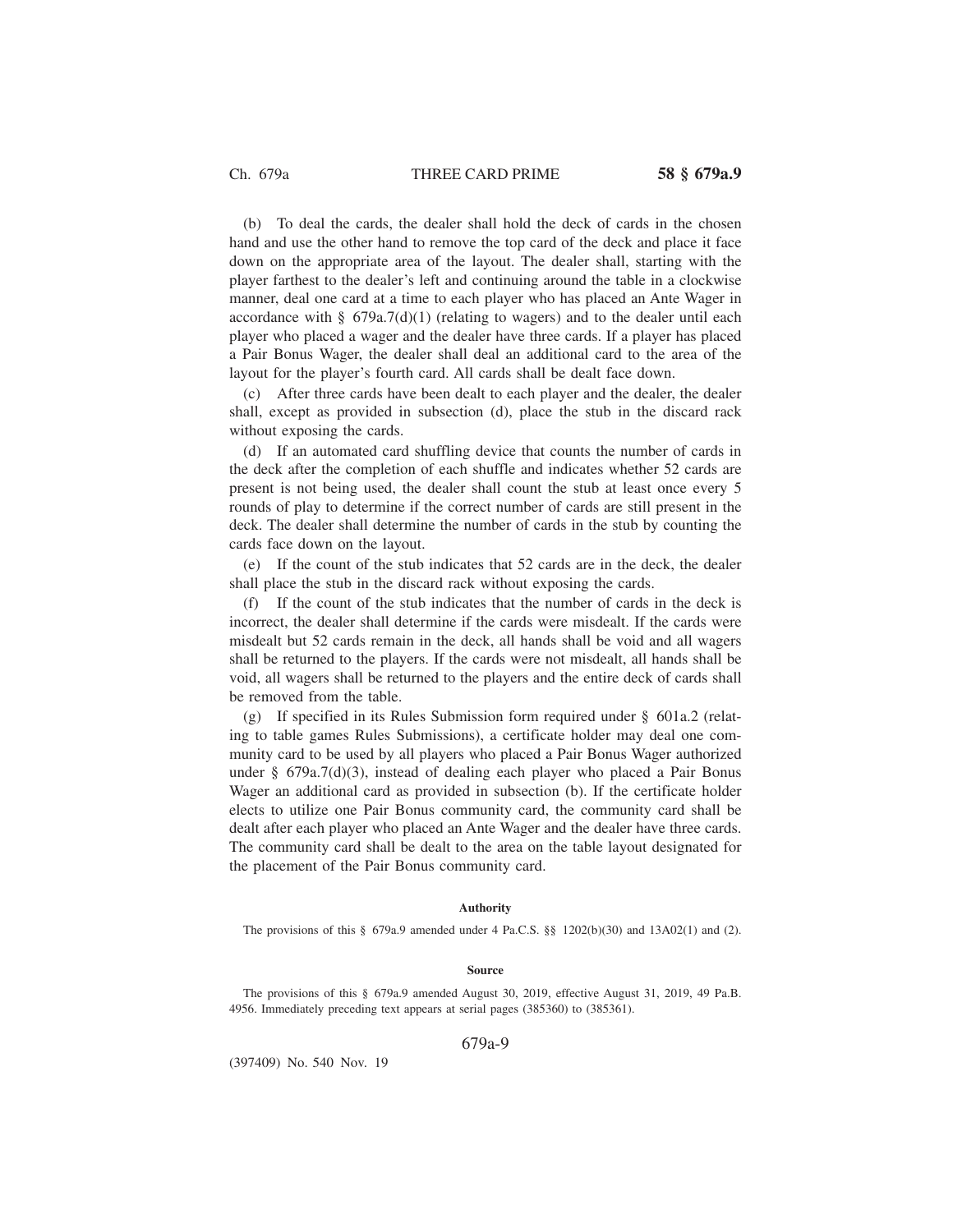### **Cross References**

This section cited in 58 Pa. Code § 679a.5 (relating to shuffle and cut of the cards); 58 Pa. Code § 679a.7 (relating to wagers); and 58 Pa. Code § 679a.11 (relating to procedures for completion of each round of play).

# **§ 679a.10. Procedures for dealing the cards from an automated dealing shoe.**

(a) If the cards are dealt from an automated dealing shoe, the following requirements shall be observed:

(1) After the procedures required under § 679a.5 (relating to shuffle and cut of the cards) have been completed, the cards shall be placed in the automated dealing shoe.

(2) Prior to the shoe dispensing any stacks of cards, the dealer shall announce ''no more bets.''

(b) The dealer shall deliver the first stack of three cards dispensed by the automated dealing shoe face down to the player farthest to the dealer's left who has placed an Ante Wager in accordance with  $\S$  679a.7(d)(1) (relating to wagers). As the remaining stacks are dispensed to the dealer by the automated dealing shoe, the dealer shall, moving clockwise around the table, deliver a stack face down to each of the other players who has placed an Ante Wager. The dealer shall then deliver a stack of three cards face down to the area designated for the placement of the dealer's cards.

(c) After each stack of three cards has been dispensed and delivered in accordance with subsection (b), the dealer shall remove the stub from the automated dealing shoe and, except as provided in subsection (d), place the cards in the discard rack without exposing the cards. If a player has placed a Pair Bonus Wager, after removing the stub from the automated dealing shoe, the dealer shall deal an additional card face down to the area of the layout for the player's fourth card. Except as provided in subsection (d), the dealer shall then place the cards in the discard rack without exposing the cards.

(d) If an automated card shuffling device, which counts the number of cards in the deck after the completion of each shuffle and indicates whether 52 cards are present, is not being used, the dealer shall count the stub at least once every 5 rounds of play to determine if the correct number of cards are still present in the deck. The dealer shall determine the number of cards in the stub by counting the cards face down on the layout.

(e) If the count of the stub indicates that 52 cards are in the deck, the dealer shall place the stub in the discard rack without exposing the cards.

(f) If the count of the stub indicates that the number of cards in the deck is incorrect, the dealer shall determine if the cards were misdealt. If the cards were misdealt but 52 cards remain in the deck, all hands shall be void and all wagers

679a-10

(397410) No. 540 Nov. 19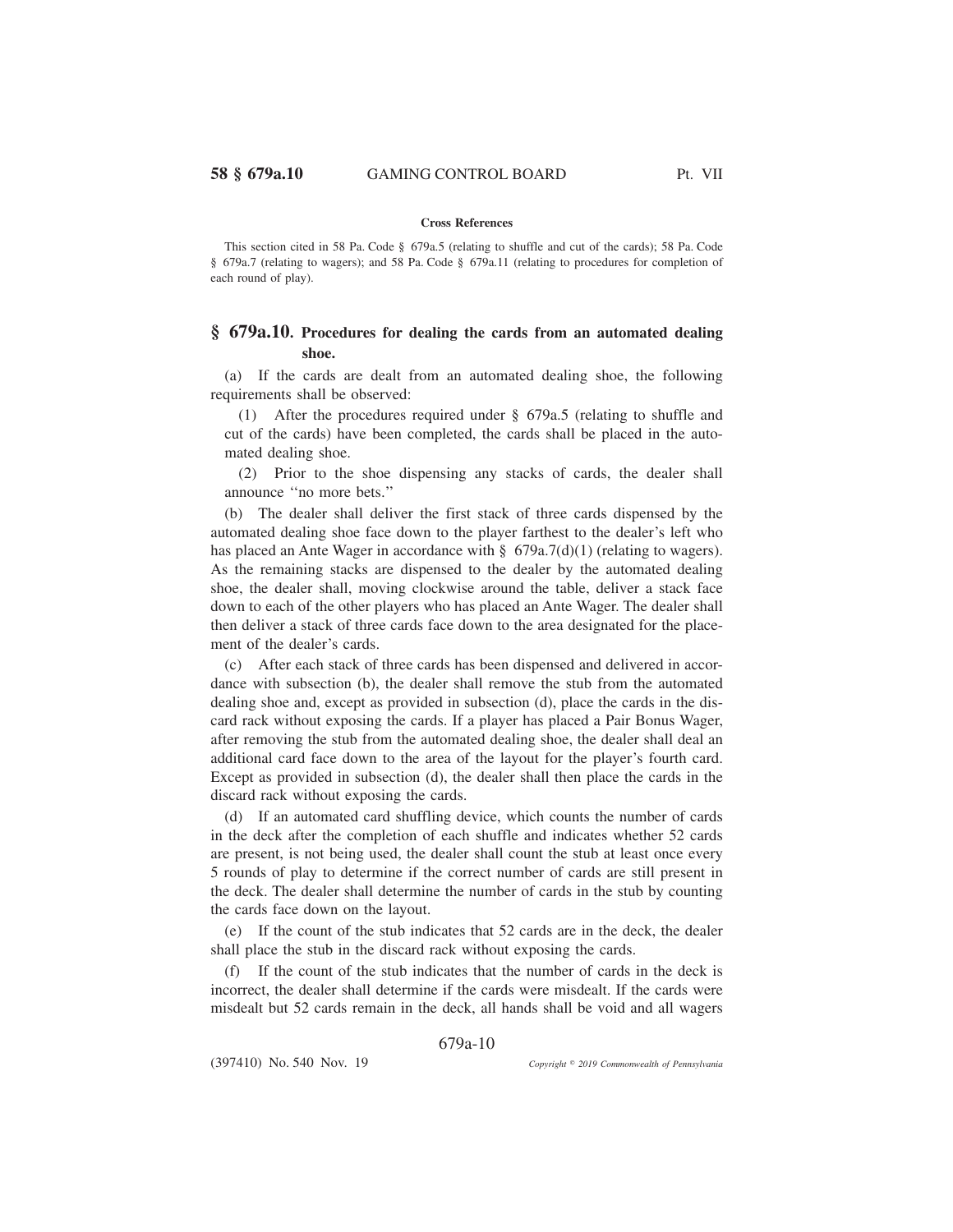shall be returned to the players. If the cards were not misdealt, all hands shall be void, all wagers shall be returned to the players and the entire deck of cards shall be removed from the table.

(g) Notwithstanding the requirements in subsections (b) and (c), if a certificate holder is utilizing an automated dealing shoe that automatically reshuffles the cards, the dealer may distribute four cards to each player and the dealer provided that as the cards are dispensed and distributed to each player:

(1) The top card of a stack dealt to a player who placed a Pair Bonus Wager shall be moved off the top of the stack and placed face down on the table layout until it is revealed by the dealer in accordance with § 679a.11(d)(2) (relating to procedures for completion of each round of play).

(2) The top card of a stack dealt to a player who did not place a Pair Bonus Wager and to the dealer shall be collected and placed face down in the discard rack.

(h) If specified in its Rules Submission form required under § 601a.2 (relating to table games Rules Submissions), a certificate holder may deal one community card to be used by all players who placed a Pair Bonus Wager authorized under §  $679a.7(d)(3)$ , instead of dealing each player who placed a Pair Bonus Wager an additional card as provided in subsection (c). If the certificate holder elects to utilize one Pair Bonus community card, the community card shall be dealt after each player who placed an Ante Wager and the dealer have three cards. The community card shall be dealt to the area on the table layout designated for the placement of the Pair Bonus community card.

## **Authority**

The provisions of this § 679a.10 amended under 4 Pa.C.S. §§ 1202(b)(30) and 13A02(1) and (2).

#### **Source**

The provisions of this § 679a.10 amended August 30, 2019, effective August 31, 2019, 49 Pa.B. 4956. Immediately preceding text appears at serial pages (385361) to (385362).

#### **Cross References**

This section cited in 58 Pa. Code § 679a.5 (relating to shuffle and cut of the cards); 58 Pa. Code § 679a.7 (relating to wagers); and 58 Pa. Code § 679a.11 (relating to procedures for completion of each round of play).

## **§ 679a.11. Procedures for completion of each round of play.**

(a) After the dealing procedures required under § 679a.8, § 679a.9 or § 679a.10 (relating to procedures for dealing the cards from a manual dealing shoe; procedures for dealing the cards from the hand; and procedures for dealing the cards from an automated dealing shoe) have been completed, each player shall examine his cards subject to the following limitations:

## 679a-11

(397411) No. 540 Nov. 19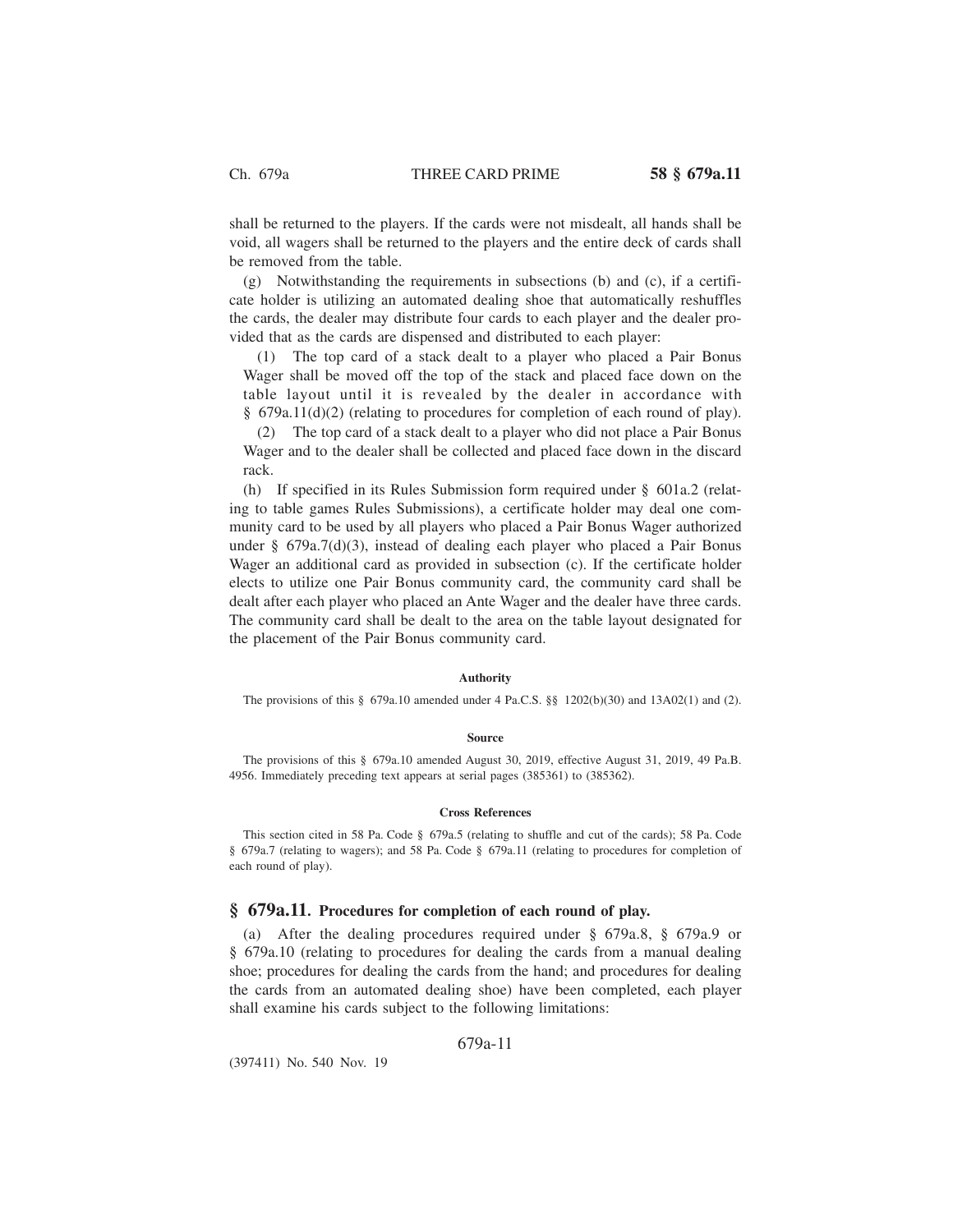(1) Each player who wagers at Three Card Prime shall be responsible for his own hand and no person other than the dealer and the player to whom the cards were dealt may touch the cards of that player.

(2) Each player shall keep his three cards in full view of the dealer at all times.

(b) After each player has examined his cards, the dealer shall, beginning with the player farthest to the dealer's left and moving clockwise around the table, ask each player who placed an Ante Wager if he wishes to make a Play Wager in an amount equal to the player's Ante Wager or forfeit the Ante Wager and end his participation in the round of play. If a player has placed an Ante Wager and an optional Prime, Pair Bonus or All-Six Bonus Wager but does not make a Play Wager, the player shall forfeit the Ante Wager but does not forfeit the Prime, Pair Bonus or All-Six Bonus Wager.

(c) After each player who has placed an Ante Wager has either placed a Play Wager on the designated area of the layout or forfeited his Ante Wager, the dealer shall collect all forfeited wagers and associated cards, except for the cards of those players who placed an optional Prime, Pair Bonus or All-Six Bonus Wager, and place the cards in the discard rack. The dealer shall then reveal the dealer's cards and place the cards so as to form the highest possible ranking Three Card Prime hand. After the dealer's cards are turned face up, the dealer shall, beginning with the player farthest to the dealer's right and continuing around the table in a counterclockwise direction, complete the following applicable procedures in succession for each player:

(1) The dealer shall turn the three cards of each player face up on the layout.

(2) The dealer shall examine the cards of the player and form the highest possible ranking Three Card Prime hand for each player.

(3) If the dealer's highest ranking Three Card Prime hand:

(i) Does not qualify, the dealer shall return each player's Ante Wager and pay the player's Play Wager in accordance with § 679a.12(a) (relating to payout odds; Bad Beat Bonus).

(ii) Qualifies, and the player's highest ranking Three Card Prime hand is higher than or equal to the dealer's hand, the dealer shall pay the winning Ante Wager in accordance with § 679a.12(a) and the player's winning Play Wager in accordance with § 679a.12(b).

(iii) Qualifies, and the player's hand contains a flush or lower or a pair or lower, depending on the payout table selected by the certificate holder, and is lower than the dealer's hand, the dealer shall collect the player's losing Ante and Play Wagers.

(iv) Qualifies, and the player's hand contains a straight or better or a flush or better, depending on the payout table selected by the certificate holder, and is lower than the dealer's hand, the dealer shall collect the play-

# 679a-12

(397412) No. 540 Nov. 19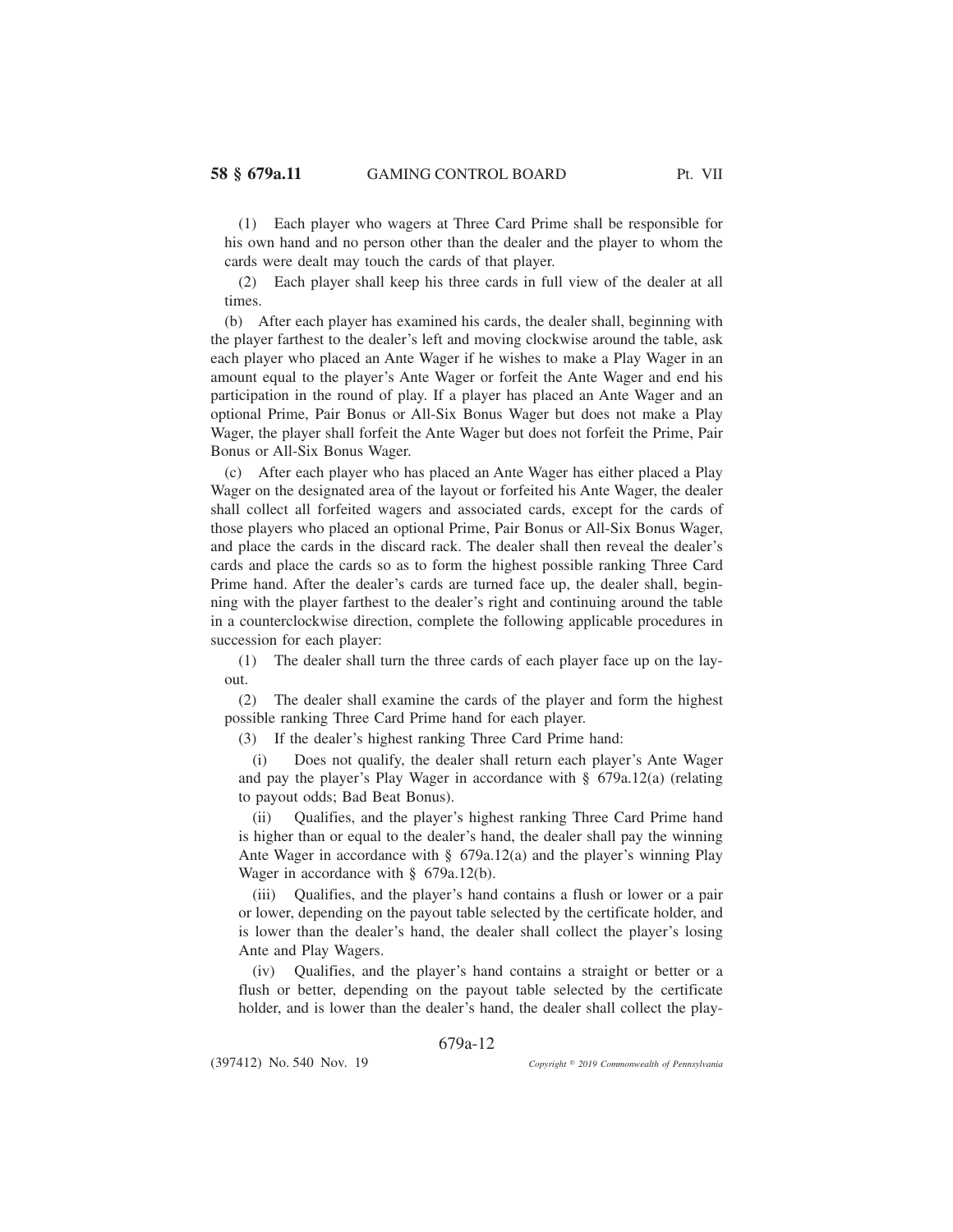er's losing Ante Wager and pay the player a Bad Beat Bonus on the player's Play Wager in accordance with § 679a.12(c).

(d) After settling the player's Ante and Play Wagers, the dealer shall settle any optional wagers as follows:

(1) For the Prime Wager, if all three of the player's cards:

(i) Are not the same color, the dealer shall collect the losing Prime Wager.

(ii) Are of the same color, or if all three of the player's cards are the same color and all three of the dealer's cards are the same color as the player's three cards, the winning Prime Wager shall be paid out in accordance with § 679a.12(d).

(2) For the Pair Bonus Wager, if the player's hand:

(i) Does not contain a pair or better, the dealer shall collect the losing Pair Bonus Wager.

(ii) Contains a pair or better, the dealer shall reveal the fourth card dealt to the player or if the certificate holder is utilizing a Pair Bonus community card as provided in § 679a.8(h), § 679a.9(g) or § 679a.10(h), the dealer shall reveal the Pair Bonus community card. If the fourth card dealt to the player or the Pair Bonus community card is:

(A) Not a 2, the dealer shall pay the winning Pair Bonus Wager in accordance with § 679a.12(e).

(B) A 2, the dealer shall pay the winning Pair Bonus Wager in accordance with § 679a.12(f).

(3) For the All-Six Bonus Wager, the dealer shall combine the player's three cards and the dealer's three cards to form the highest ranking six-card hand as provided in § 679a.6(d) (relating to Three Card Prime rankings). If the hand:

(i) Does not contain a three-of-a-kind or better, the dealer shall collect the losing All-Six Bonus Wager.

(ii) Contains a three-of-a-kind or better, the dealer shall pay the winning All-Six Bonus Wager in accordance with § 679a.12(g).

(e) After all wagers of the player have been settled, the dealer shall remove any remaining cards from the table and place them in the discard rack in a manner that permits the reconstruction of each hand in the event of a question or dispute.

#### **Authority**

The provisions of this § 679a.11 amended under 4 Pa.C.S. §§ 1202(b)(30) and 13A02(1) and (2).

#### **Source**

The provisions of this § 679a.11 amended August 30, 2019, effective August 31, 2019, 49 Pa.B. 4956. Immediately preceding text appears at serial pages (385362) to (385364).

## 679a-13

(397413) No. 540 Nov. 19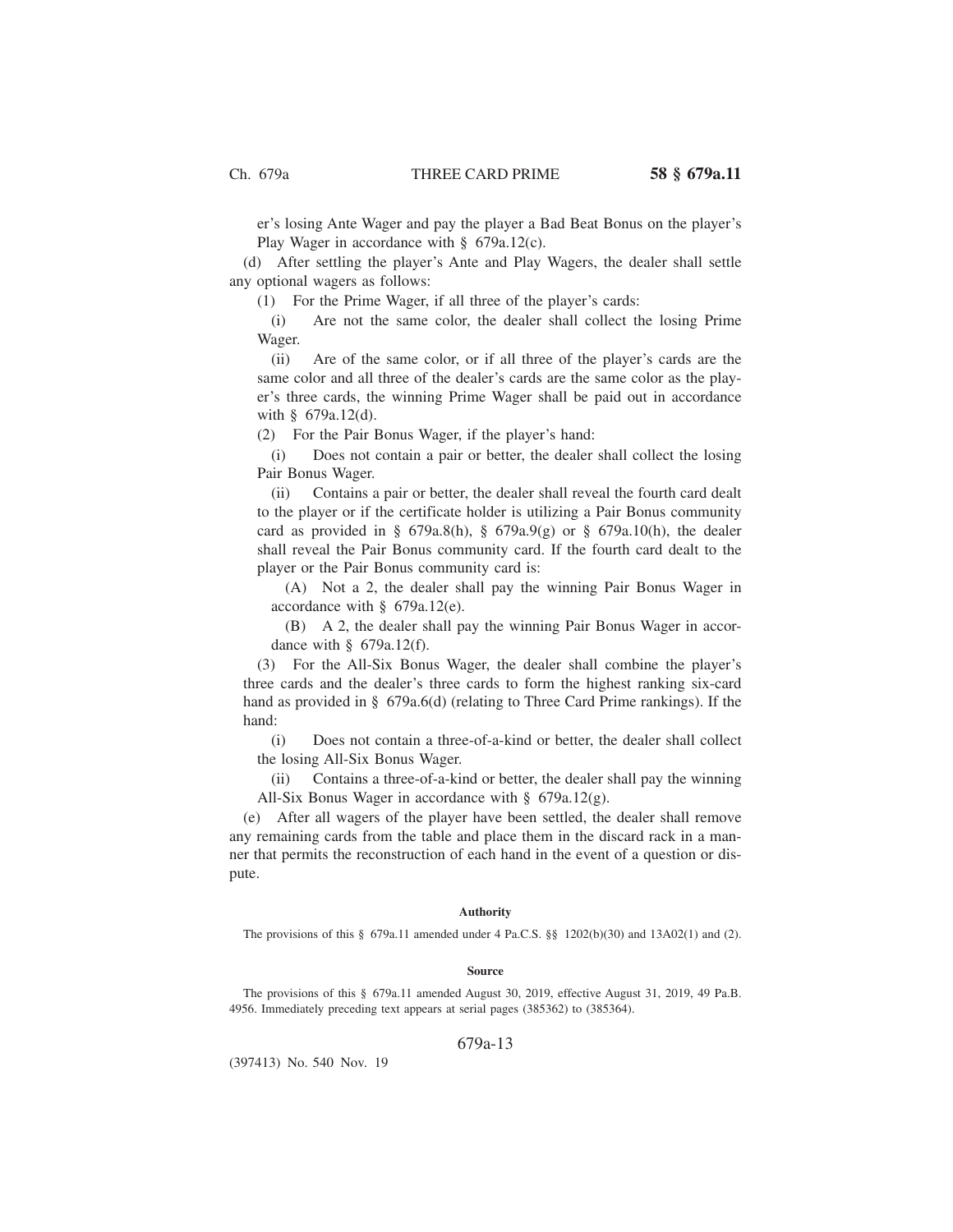## **Cross References**

This section cited in 58 Pa. Code § 679a.7 (relating to wagers); 58 Pa. Code § 679a.10 (relating to procedures for dealing the cards from an automated dealing shoe); and 58 Pa. Code § 679a.13 (relating to irregularities).

# **§ 679a.12. Payout odds; Bad Beat Bonus.**

(a) A certificate holder shall pay winning Ante Wagers at odds of 1 to 1 and shall pay Play Wagers when a dealer does not qualify at odds of 1 to 1.

(b) A certificate holder shall pay winning Play Wagers, when the dealer's hand qualifies, in accordance with the following payout table:

| Hand                                                                     | Payout     |
|--------------------------------------------------------------------------|------------|
| Mini-royal flush                                                         | 10 to 1    |
| Straight flush                                                           | 6 to 1     |
| Three-of-a-kind                                                          | $5$ to $1$ |
| Straight                                                                 | $2$ to $1$ |
| Flush or lower                                                           | $1$ to $1$ |
| (c) A certificate holder shall nay a Rad Reat Ronus on the player's Play |            |

(c) A certificate holder shall pay a Bad Beat Bonus on the player's Play Wager in accordance with one of the following payout tables selected by the certificate holder in its Rules Submission filed in accordance with § 601a.2 (relating to table games Rules Submissions):

| $12 \text{ to } 1$ | $12 \text{ to } 1$ | 6 to 1     | 6 to 1                                      |
|--------------------|--------------------|------------|---------------------------------------------|
| 10 to 1            | $10 \text{ to } 1$ | $5$ to $1$ | $5$ to $1$                                  |
| 4 to 1             | 4 to 1             | 2 to 1     | $2$ to $1$                                  |
|                    | 1 to 1             |            | $1$ to $1$                                  |
|                    |                    |            | Paytable A Paytable B Paytable C Paytable D |

(d) A certificate holder shall pay out winning Prime Wagers at the odds in the following payout table:

| Hand                                                                             | Payout   |
|----------------------------------------------------------------------------------|----------|
| Same color player and dealer hand                                                | 4 to 1   |
| Same color player hand                                                           | $3$ to 1 |
| (e) A certificate holder shall pay out winning Pair Bonus Wagers, in which       |          |
| the player's fourth card was not a 2, as provided in the following payout table: |          |

| Hand             | Payout     |
|------------------|------------|
| Mini-royal flush | $50$ to 1  |
| Straight flush   | $40$ to 1  |
| Three-of-a-kind  | $30$ to 1  |
| Straight         | 6 to 1     |
| Flush            | $3$ to $1$ |
| Pair             | 1 to 1     |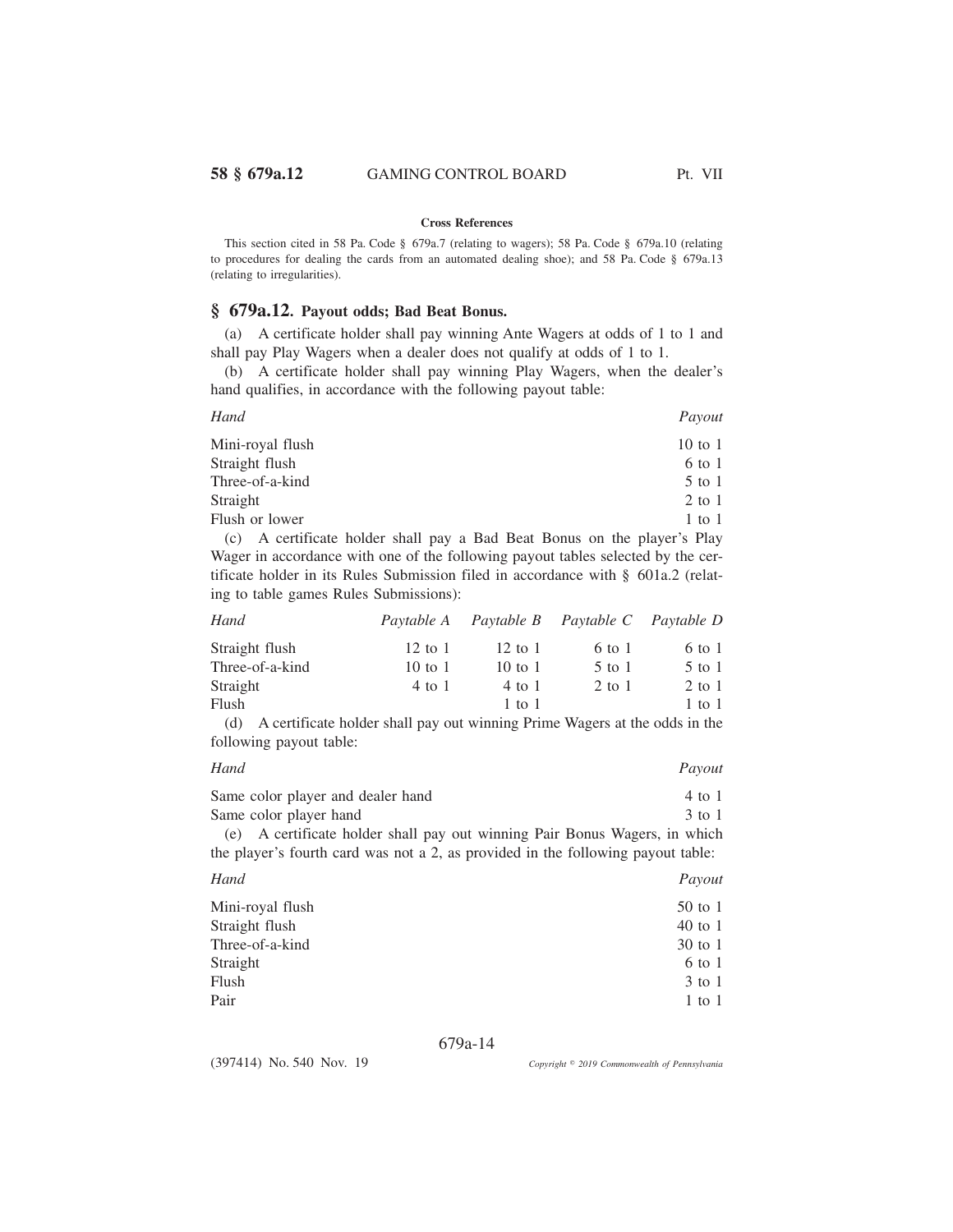(f) A certificate holder shall pay out winning Pair Bonus Wagers, in which the player's fourth card was a 2, as provided in one of the following payout tables selected by the certificate holder in its Rules Submission filed in accordance with § 601a.2:

| Hand             | Paytable A         | Paytable B         | Paytable C | Paytable D |
|------------------|--------------------|--------------------|------------|------------|
| Mini-royal flush | $100$ to $1$       | $75$ to 1          | $75$ to 1  | $75$ to 1  |
| Straight flush   | 80 to 1            | 60 to 1            | $50$ to 1  | $50$ to 1  |
| Three-of-a-kind  | $60$ to 1          | $45$ to 1          | $40$ to 1  | $40$ to 1  |
| Straight         | $12 \text{ to } 1$ | $10 \text{ to } 1$ | 8 to 1     | 8 to 1     |
| Flush            | $6$ to 1           | $5$ to 1           | 4 to 1     | $4$ to 1   |
| Pair             | $1$ to $1$         | 2 to 1             | 2 to 1     | $1$ to $1$ |

(g) A certificate holder shall pay out winning All-Six Bonus Wagers as provided in one of the following payout tables selected by the certificate holder in its Rules Submission filed in accordance with § 601a.2:

| Hand                                            | Paytable A   | Paytable B   | Paytable C   |
|-------------------------------------------------|--------------|--------------|--------------|
| Royal flush                                     | $1,000$ to 1 | $1,000$ to 1 | 1,000 to 1   |
| Straight flush                                  | $200$ to $1$ | $200$ to 1   | $200$ to $1$ |
| Four-of-a-kind                                  | 50 to 1      | $50$ to 1    | $100$ to $1$ |
| Full house                                      | $25$ to 1    | $25$ to 1    | 20 to 1      |
| Flush                                           | $20$ to $1$  | $15$ to $1$  | $15$ to $1$  |
| Straight                                        | $10$ to $1$  | $10$ to $1$  | 9 to 1       |
| Three-of-a-kind                                 | $5$ to $1$   | $5$ to $1$   | 8 to 1       |
| Hand                                            |              | Paytable D   | Paytable E   |
| Six-card royal flush—diamonds                   |              |              | 200,000 to 1 |
| Six-card royal flush—hearts,<br>spades or clubs |              |              | 20,000 to 1  |
| Royal flush                                     |              | $1,000$ to 1 | $1,000$ to 1 |
| Straight flush                                  |              | $200$ to 1   | $200$ to $1$ |
| Four-of-a-kind                                  |              | 100 to 1     | $50$ to $1$  |
| Full house                                      |              | $20$ to 1    | $20$ to $1$  |
| Flush                                           |              | 15 to 1      | $15$ to $1$  |
| Straight                                        |              | $10$ to $1$  | $10$ to $1$  |
| Three-of-a-kind                                 |              | 7 to 1       | $5$ to $1$   |

(h) Notwithstanding the payout odds in subsections (a) and (b), if specified in its Rules Submission form filed in accordance with § 601a.2, the certificate holder may establish an aggregate payout limit per player per round of play which may not be less than \$50,000 or the maximum amount that one patron could win per round when betting the minimum wager, whichever is greater. A maximum payout limit established by the certificate holder must apply only to

## 679a-15

(397415) No. 540 Nov. 19